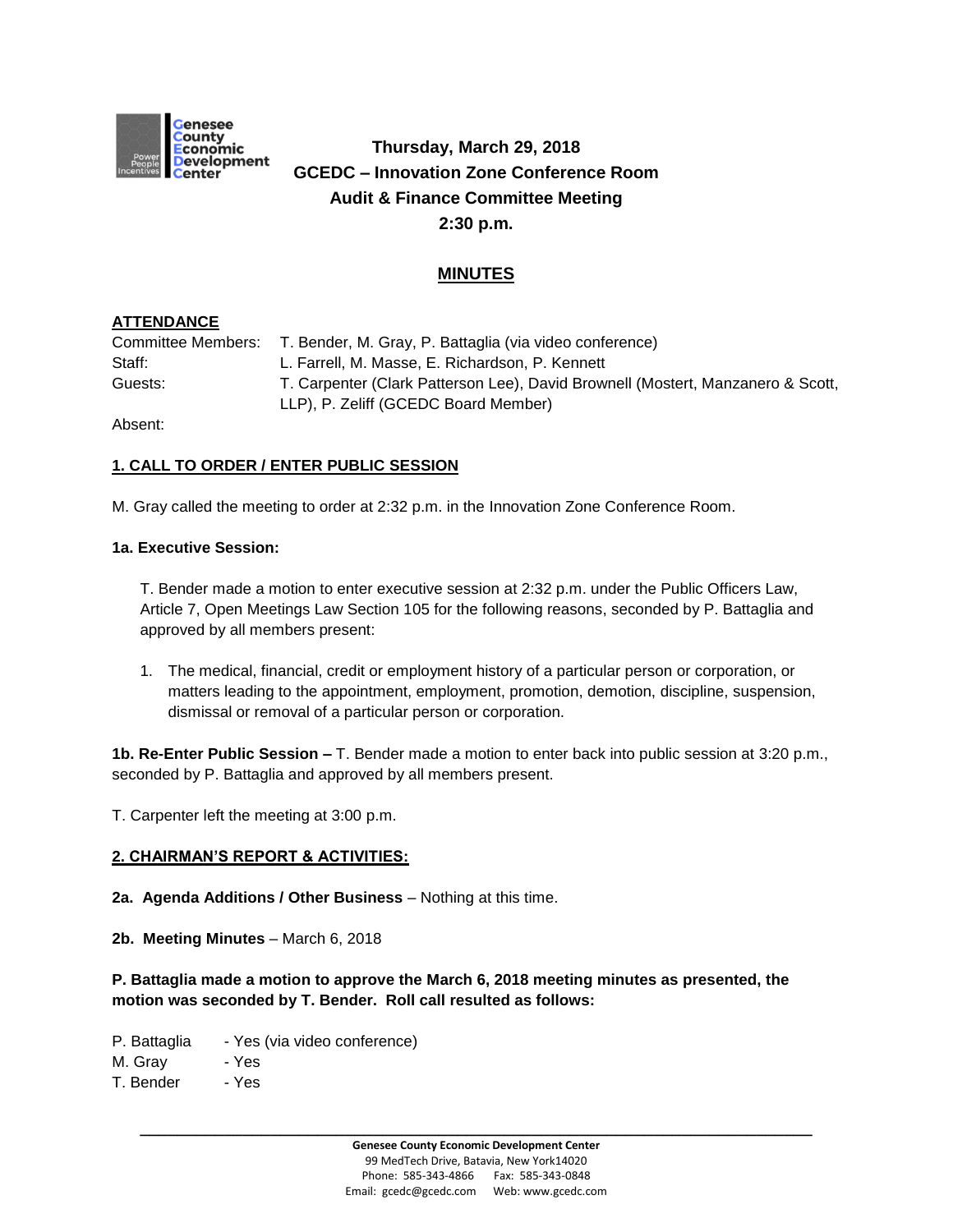**The item was approved as presented.**

# **3. DISCUSSIONS / OFFICIAL RECOMMENDATIONS OF THE COMMITTEE:**

**3a. \$33M STAMP Grant Draw Review YTD** - L. Farrell reminded the Committee that the imprest account has been set up and on January 12, 2018 Empire State Development (ESD) deposited \$15,100,934 into the account. The first Grant Utilization Request Form (GURF) was submitted for \$2,999,107 and we received authorization to release those funds on March 5, 2018. GURF #2 for \$643,284.51 was submitted on March 21, 2018 and is currently under review. P. Battaglia reminded L. Farrell to keep the Line of Credit in her thoughts as the agency should look at making changes to it given that undrawn fees are charged. L. Farrell had recommended that the Committee give it a little bit of time before considering the reduction of, or the elimination of, the Line of Credit. Although the GCEDC is charged an undrawn fee, the timing of the GURF approvals may make it necessary to leave the Line of Credit open for at least a short time period. L. Farrell will continue to monitor the process.

**3b. Purchase & Sale Agreement: Leroy –** The GCEDC has been in discussions with McQuillen, Inc. who is interested in purchasing 5 acres for development of their manufacturing facility at the Leroy Food & Technology Park. M. Masse presented a draft Purchase and Sale Agreement and a resolution authorizing the sale. Approximately 5 acres (+/- .5 acres) of land containing no infrastructure will be sold for \$10,000 per acre for a maximum of \$50,000.

The Committee asked that language be added to the Purchase and Sale agreement that states that McQuillen Inc. will be responsible for putting in their own septic system.

# **P. Battaglia made a motion to recommend approval of the Purchase and Sale Contract, including applicable closing costs, and Authorizing Resolution No. 03/2018-08 as presented, the motion was seconded by T. Bender.**

RESOLUTION OF THE GENESEE COUNTY INDUSTRIAL DEVELOPMENT AGENCY D/B/A GENESEE COUNTY ECONOMIC DEVELOPMENT CENTER (THE "AGENCY") AUTHORIZING (i) THE SALE OF CERTAIN AGENCY OWNED REAL PROPERTY TO MCQUILLEN, INC., ON BEHALF OF A TO BE FORMED ENTITY, AND (ii) THE EXECUTION OF A PURCHASE AND SALE AGREEMENT, A DEED, AN EASEMENT AGREEMENT, AND RELATED DOCUMENTS IN CONNECTION THEREWITH.

## **Roll call resulted as follows:**

- P. Battaglia Yes (via video conference)
- M. Gray Yes
- T. Bender Yes

## **The item was approved as presented.**

**3c. LeRoy Consolidated Funding Application Grant Disbursement Agreement** – The GCEDC has received an Empire State Development (ESD) Grant Disbursement Agreement for the \$420,000 (AA769) grant for the LeRoy Food & Technology Park. The proposed Financial Terms and Conditions of the grant are as follows:

a. Reimburse ESD for all out of pocket expenses incurred with this project. Pay a commitment fee of 1% of the grant; \$4,200.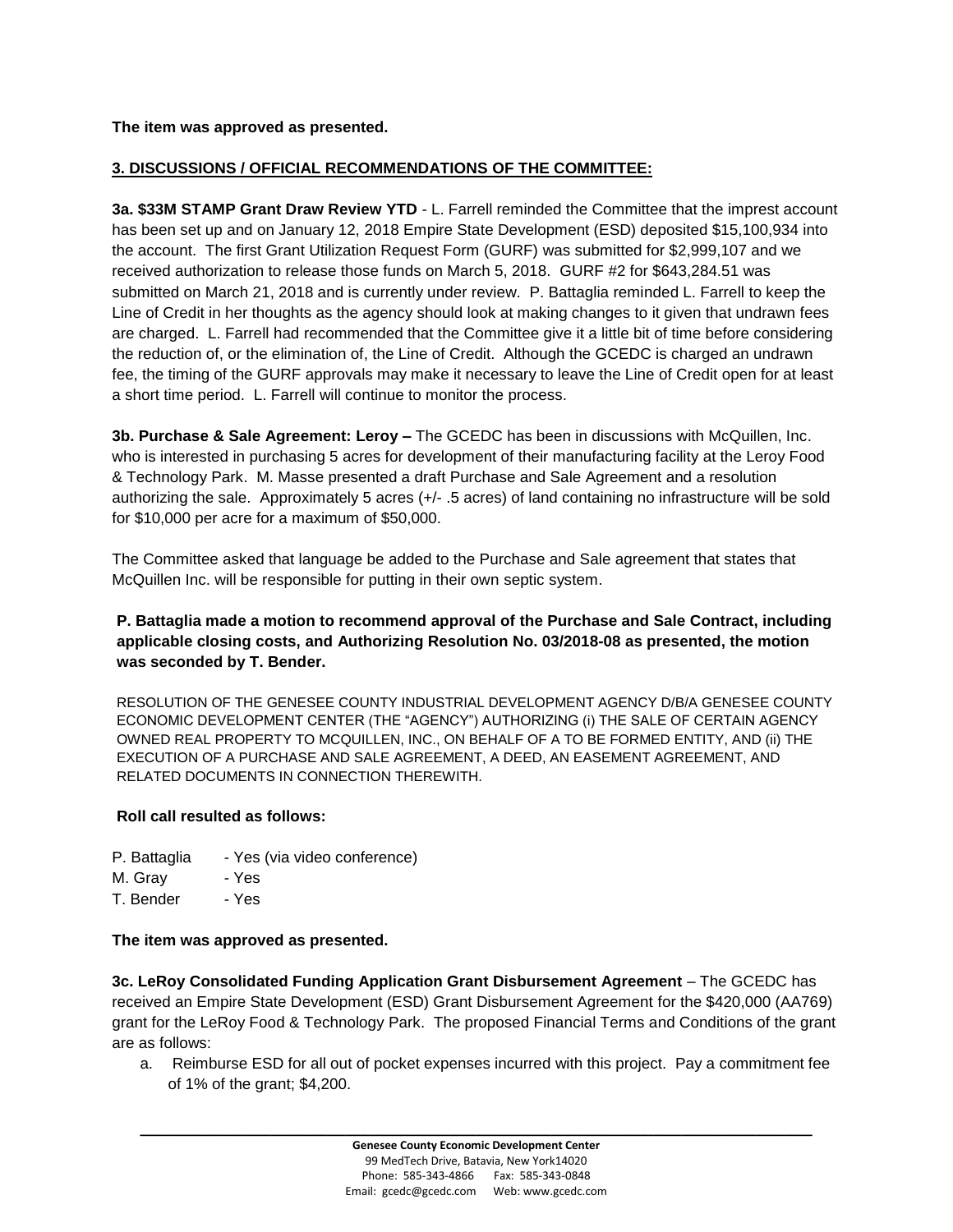- b. Grant must be disbursed by April 1, 2020.
- c. GCEDC staff has requested that the Exhibit C Recapture Terms be revised or removed.

These grant funds will be made in two disbursements. An initial disbursement of an amount equal to 74% of the grant (\$310,000) will be disbursed upon documentation of real estate, infrastructure, site work, architectural, engineering and soft project costs totaling \$310,000, provided we are in compliance with the terms and conditions of the agreement.

A second disbursement of an amount equal to 26% of the grant (\$110,000) will be disbursed upon documentation of real estate, infrastructure, site work, architectural, engineering and soft project costs totaling \$662,142 (\$972,142 cumulative project costs) and upon completion of the project substantially as described in Exhibit A, provided we are in compliance with the terms and conditions of the agreement.

M. Masse asked the Committee to recommend approval of the Leroy Consolidated Funding Grant Disbursement Agreement and the \$4,200 commitment fee plus any out of pocket expenses of ESD not to exceed \$6,000. The approval is contingent upon the revision or removal of Exhibit C.

**P. Battaglia made a motion to recommend approval of the LeRoy Consolidated Funding Application Grant Disbursement Agreement, contingent upon the revision or removal of Exhibit C, the motion was seconded by T. Bender. Roll call resulted as follows:**

- P. Battaglia Yes (via video conference)
- M. Gray Yes

T. Bender - Yes

#### **The item was approved as presented.**

**3d. Mowing Contracts –** The GCEDC asked companies for bids to mow the properties we have acquired at STAMP and the entrance signs to Gateway I and Apple Tree Acres. The results of the bids are as follows based on 13 mows in the season:

#### STAMP

- 1. \$5,479 S&S Trucking
- 2. \$9,126 Scalia's Landscaping
- 3. \$6,500 McKenzie Landscaping

Gateway I and Apple Tree Acres

- 1. \$260 McKenzie Landscaping
- 2. \$260 Scalia's Landscaping
- 3. \$557 S&S Trucking

M. Masse noted that a requirement of the bid was to provide proof of insurance coverage and worker's compensation. McKenzie did not provide that. The bid that Scalia's provided was one bid for all properties, and they were not willing to split them up or segment them.

M. Masse asked the Committee to recommend approval of a contract with S&S Trucking not to exceed \$7,000 for mowing services at STAMP, Gateway I and Apple Tree Acres.

**P. Battaglia made a motion to recommend approval of the Mowing Contract with S & S Trucking as presented, the motion was seconded by T. Bender. Roll call resulted as follows:**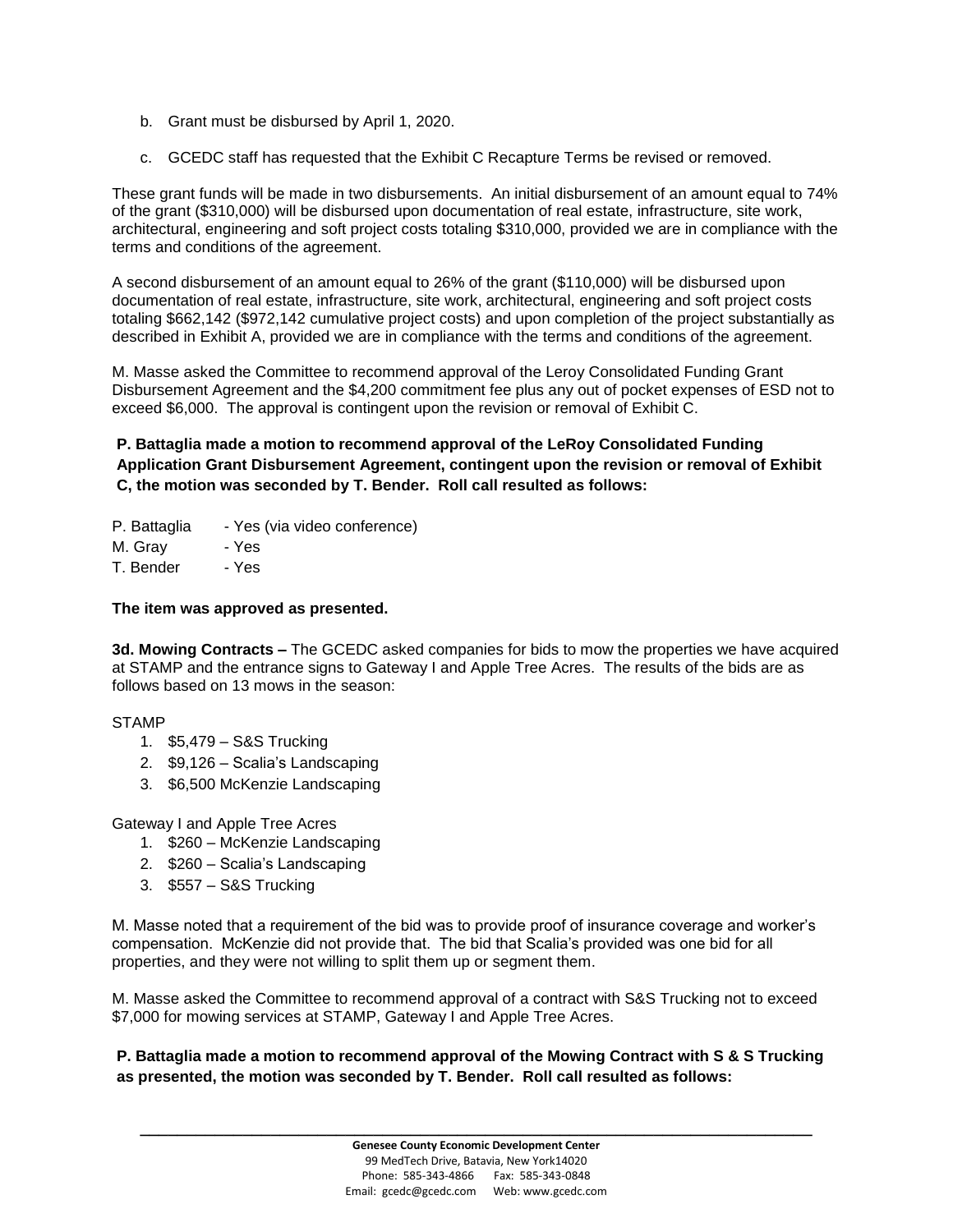P. Battaglia - Yes (via video conference)

M. Gray - Yes

T. Bender - Yes

#### **The item was approved as presented.**

**3e. Additional Construction and Inspection Contract Administration Costs: Clark Patterson Lee –** This item was tabled.

**3f. LeRoy Main Entrance Road Engineering Services: Clark Patterson Lee** – The GCEDC has been in discussions with a company who is interested in purchasing 5 acres for development of their manufacturing facility at the LeRoy Food & Technology Park. As part of this project the GCEDC will need to design, engineer, and permit 360 linear feet of main entrance roadway. Clark Patterson Lee has provided a proposal in the amount of \$38,700 to complete this work.

M. Masse asked the Committee to recommend approval of a contract with Clark Patterson Lee for \$37,800 for engineering services at the LeRoy Food & Technology Park contingent upon the commitment of the project to construct at the Park. The contract will be covered 50% by a National Grid grant and the remaining funds will come from project sources.

# **P. Battaglia made a motion to recommend approval of the \$37,800 contract with Clark Patterson Lee contingent upon commitment of the project to construct as presented, the motion was seconded by T. Bender. Roll call resulted as follows:**

P. Battaglia - Abstained (via video conference)

M. Gray - Yes

T. Bender - Yes

**The item will be presented to the full Board for approval without recommendation.**

David Brownell (Mostert, Manzanero & Scott, LLP) joined the meeting at 3:10 p.m.

**1a. Presentations: 12/31/17 Audit**- David Brownell of Mostert, Manzanero & Scott, LLP reviewed the audit with the committee and answered questions in regard to the audit. The management letter states that no material deficiencies in internal controls were identified during the audit. It is their opinion that the audited financial statements present fairly, in all material respects, the financial position of the GCEDC as of December 31, 2017 in accordance with accounting principles generally accepted in the United States of America.

One thing that did change from the previous year was how the grant income and related expenditures were reclassified. This activity was reclassified from non-operating to operating in 2017.

L. Farrell noted that there were a few changes to the statements since the Committee saw the unaudited numbers. Dedication of the land at Gateway I was recorded and substantial payables and grant receivables to off set those expenses have been recorded.